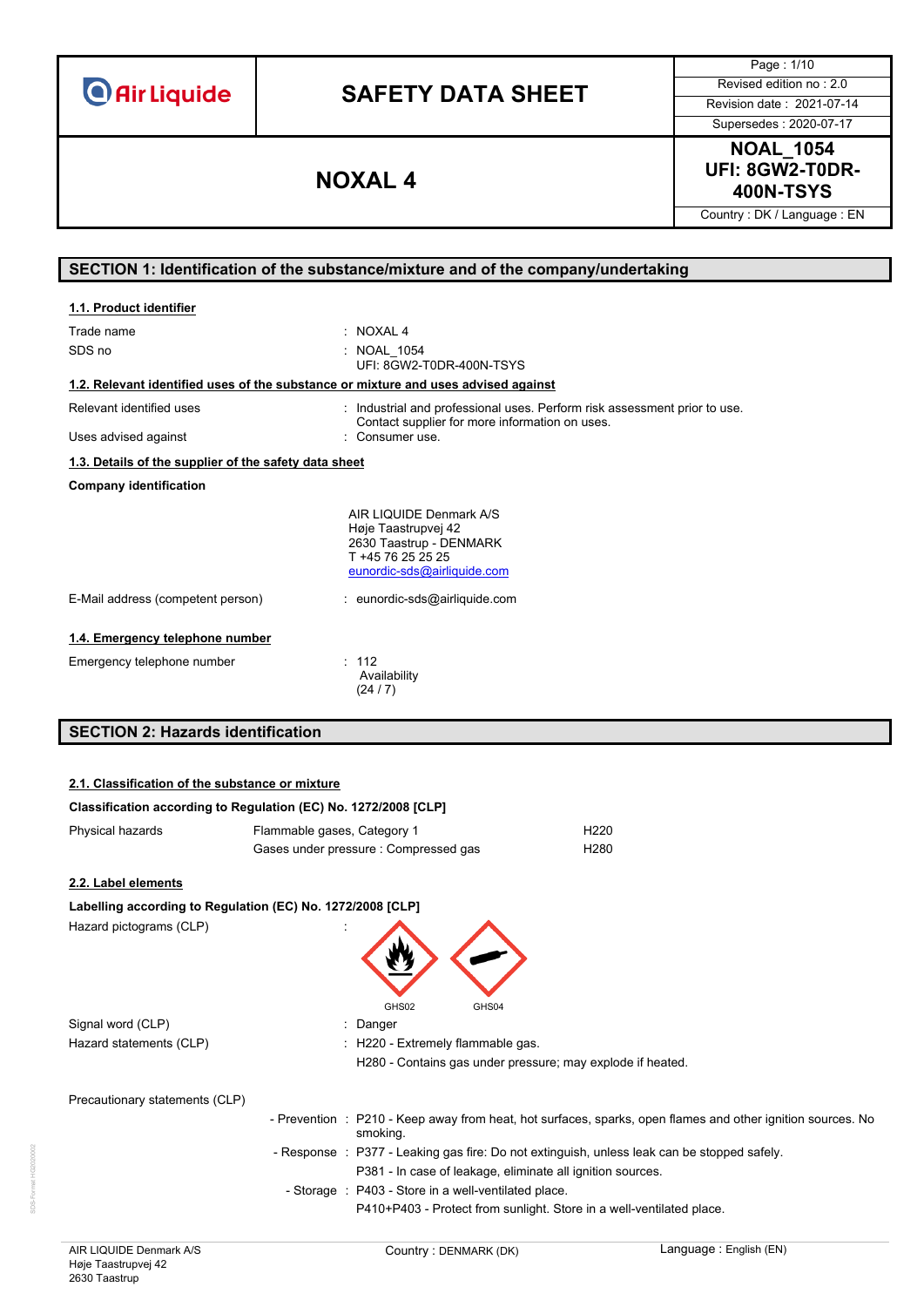Page : 2/10 Supersedes : 2020-07-17

**NOAL\_1054 UFI: 8GW2-T0DR-400N-TSYS NOXAL 4**

Country : DK / Language : EN

**2.3. Other hazards**

: None.

# **SECTION 3: Composition/information on ingredients**

#### 3.1. **Substances** : Not applicable.

### **3.2. Mixtures**

| Name     | <b>Product identifier</b>                                                                 | Composition [V-%]: | <b>Classification according to</b><br>Regulation (EC) No. 1272/2008 [CLP] |
|----------|-------------------------------------------------------------------------------------------|--------------------|---------------------------------------------------------------------------|
| Argon    | (CAS-No.) 7440-37-1<br>(EC-No.) 231-147-0<br>(EC Index-No.)<br>(REACH-no) *1              | 93                 | Press. Gas (Comp.), H280                                                  |
| Hydrogen | (CAS-No.) 1333-74-0<br>(EC-No.) 215-605-7<br>(EC Index-No.) 001-001-00-9<br>(REACH-no) *1 |                    | Flam. Gas 1, H220<br>Press. Gas (Comp.), H280                             |

Full text of H-statements: see section 16

*Contains no other components or impurities which will influence the classification of the product.*

*\*1: Listed in Annex IV / V REACH, exempted from registration.*

*\*3: Registration not required: Substance manufactured or imported < 1t/y.*

# **SECTION 4: First aid measures**

### **4.1. Description of first aid measures**

| - Inhalation                                                     | : Remove victim to uncontaminated area wearing self contained breathing apparatus. Keep<br>victim warm and rested. Call a doctor. Perform cardiopulmonary resuscitation if breathing<br>stopped. |
|------------------------------------------------------------------|--------------------------------------------------------------------------------------------------------------------------------------------------------------------------------------------------|
| - Skin contact                                                   | : Adverse effects not expected from this product.                                                                                                                                                |
| - Eye contact                                                    | : Adverse effects not expected from this product.                                                                                                                                                |
| - Ingestion                                                      | : Ingestion is not considered a potential route of exposure.                                                                                                                                     |
| 4.2. Most important symptoms and effects, both acute and delayed |                                                                                                                                                                                                  |
|                                                                  | $\therefore$ Refer to section 11.                                                                                                                                                                |

**4.3. Indication of any immediate medical attention and special treatment needed**

: None.

## **SECTION 5: Firefighting measures**

# **5.1. Extinguishing media**

| $\sim$ $\sim$ $\sim$ $\sim$ $\sim$                         |                                     |
|------------------------------------------------------------|-------------------------------------|
| 5.2. Special hazards arising from the substance or mixture |                                     |
|                                                            | Do not use water jet to extinguish. |
| - Unsuitable extinguishing media                           | $\therefore$ Carbon dioxide.        |
| - Suitable extinguishing media                             | Water spray or fog.                 |

Specific hazards **Specific hazards** : Exposure to fire may cause containers to rupture/explode. Hazardous combustion products : None.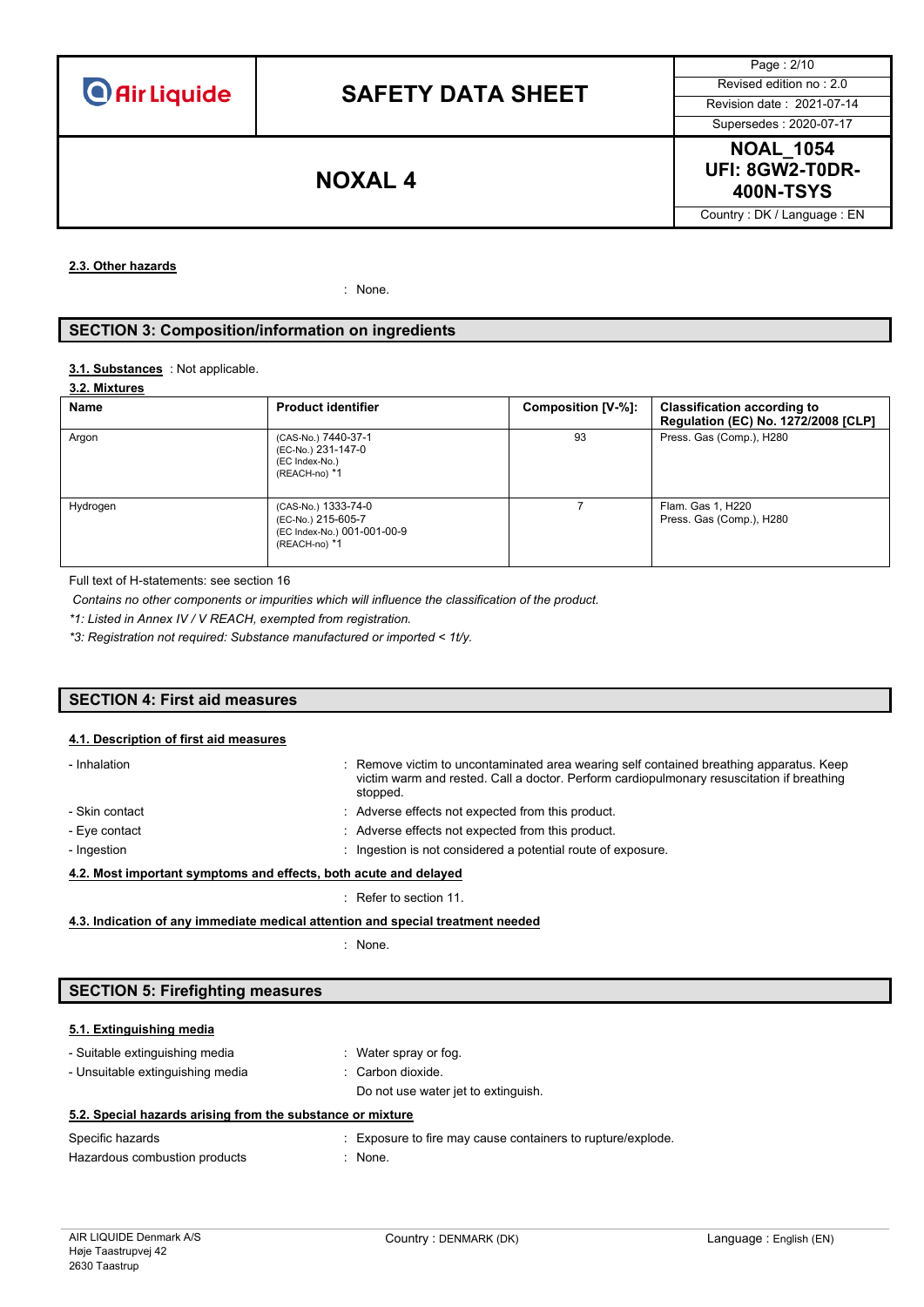| <b>O</b> Air Liquide |  |  |
|----------------------|--|--|
|                      |  |  |

Page : 3/10

Supersedes : 2020-07-17



Country : DK / Language : EN

# **5.3. Advice for firefighters**

| Specific methods                               | : Use fire control measures appropriate for the surrounding fire. Exposure to fire and heat<br>radiation may cause gas receptacles to rupture. Cool endangered receptacles with water spray<br>jet from a protected position. Prevent water used in emergency cases from entering sewers and<br>drainage systems. |  |
|------------------------------------------------|-------------------------------------------------------------------------------------------------------------------------------------------------------------------------------------------------------------------------------------------------------------------------------------------------------------------|--|
|                                                | If possible, stop flow of product.                                                                                                                                                                                                                                                                                |  |
|                                                | Use water spray or fog to knock down fire fumes if possible.                                                                                                                                                                                                                                                      |  |
|                                                | Do not extinguish a leaking gas flame unless absolutely necessary. Spontaneous/explosive re-<br>ignition may occur. Extinguish any other fire.                                                                                                                                                                    |  |
|                                                | Move containers away from the fire area if this can be done without risk.                                                                                                                                                                                                                                         |  |
| Special protective equipment for fire fighters | : In confined space use self-contained breathing apparatus.                                                                                                                                                                                                                                                       |  |
|                                                | Standard protective clothing and equipment (Self Contained Breathing Apparatus) for fire<br>fighters.                                                                                                                                                                                                             |  |
|                                                | Standard EN 137 - Self-contained open-circuit compressed air breathing apparatus with full<br>face mask.                                                                                                                                                                                                          |  |
|                                                | Standard EN 469 - Protective clothing for firefighters. Standard - EN 659: Protective gloves for<br>firefighters.                                                                                                                                                                                                 |  |

# **SECTION 6: Accidental release measures**

### **6.1. Personal precautions, protective equipment and emergency procedures**

|                                                           | : Try to stop release.                                                                                |
|-----------------------------------------------------------|-------------------------------------------------------------------------------------------------------|
|                                                           | Evacuate area.                                                                                        |
|                                                           | Monitor concentration of released product.                                                            |
|                                                           | Consider the risk of potentially explosive atmospheres.                                               |
|                                                           | Wear self-contained breathing apparatus when entering area unless atmosphere is proved to<br>be safe. |
|                                                           | Eliminate ignition sources.                                                                           |
|                                                           | Ensure adequate air ventilation.                                                                      |
|                                                           | Act in accordance with local emergency plan.                                                          |
|                                                           | Stay upwind.                                                                                          |
| 6.2. Environmental precautions                            |                                                                                                       |
|                                                           | : Try to stop release.                                                                                |
| 6.3. Methods and material for containment and cleaning up |                                                                                                       |
|                                                           | : Ventilate area.                                                                                     |
| 6.4. Reference to other sections                          | See also sections 8 and 13.<br>۰.                                                                     |
|                                                           |                                                                                                       |

# **SECTION 7: Handling and storage**

# **7.1. Precautions for safe handling**

| Safe use of the product | : Do not breathe gas.                                                                                                                                    | Avoid release of product into atmosphere.<br>The product must be handled in accordance with good industrial hygiene and safety<br>procedures.<br>Only experienced and properly instructed persons should handle gases under pressure.<br>Consider pressure relief device(s) in gas installations.<br>Ensure the complete gas system was (or is regularily) checked for leaks before use. |  |  |
|-------------------------|----------------------------------------------------------------------------------------------------------------------------------------------------------|------------------------------------------------------------------------------------------------------------------------------------------------------------------------------------------------------------------------------------------------------------------------------------------------------------------------------------------------------------------------------------------|--|--|
|                         |                                                                                                                                                          |                                                                                                                                                                                                                                                                                                                                                                                          |  |  |
|                         |                                                                                                                                                          |                                                                                                                                                                                                                                                                                                                                                                                          |  |  |
|                         |                                                                                                                                                          |                                                                                                                                                                                                                                                                                                                                                                                          |  |  |
|                         |                                                                                                                                                          |                                                                                                                                                                                                                                                                                                                                                                                          |  |  |
|                         |                                                                                                                                                          |                                                                                                                                                                                                                                                                                                                                                                                          |  |  |
|                         | Do not smoke while handling product.                                                                                                                     |                                                                                                                                                                                                                                                                                                                                                                                          |  |  |
|                         | Use only properly specified equipment which is suitable for this product, its supply pressure and<br>temperature. Contact your gas supplier if in doubt. |                                                                                                                                                                                                                                                                                                                                                                                          |  |  |
| AIR LIQUIDE Denmark A/S | Country: DENMARK (DK)                                                                                                                                    | Language: English (EN)                                                                                                                                                                                                                                                                                                                                                                   |  |  |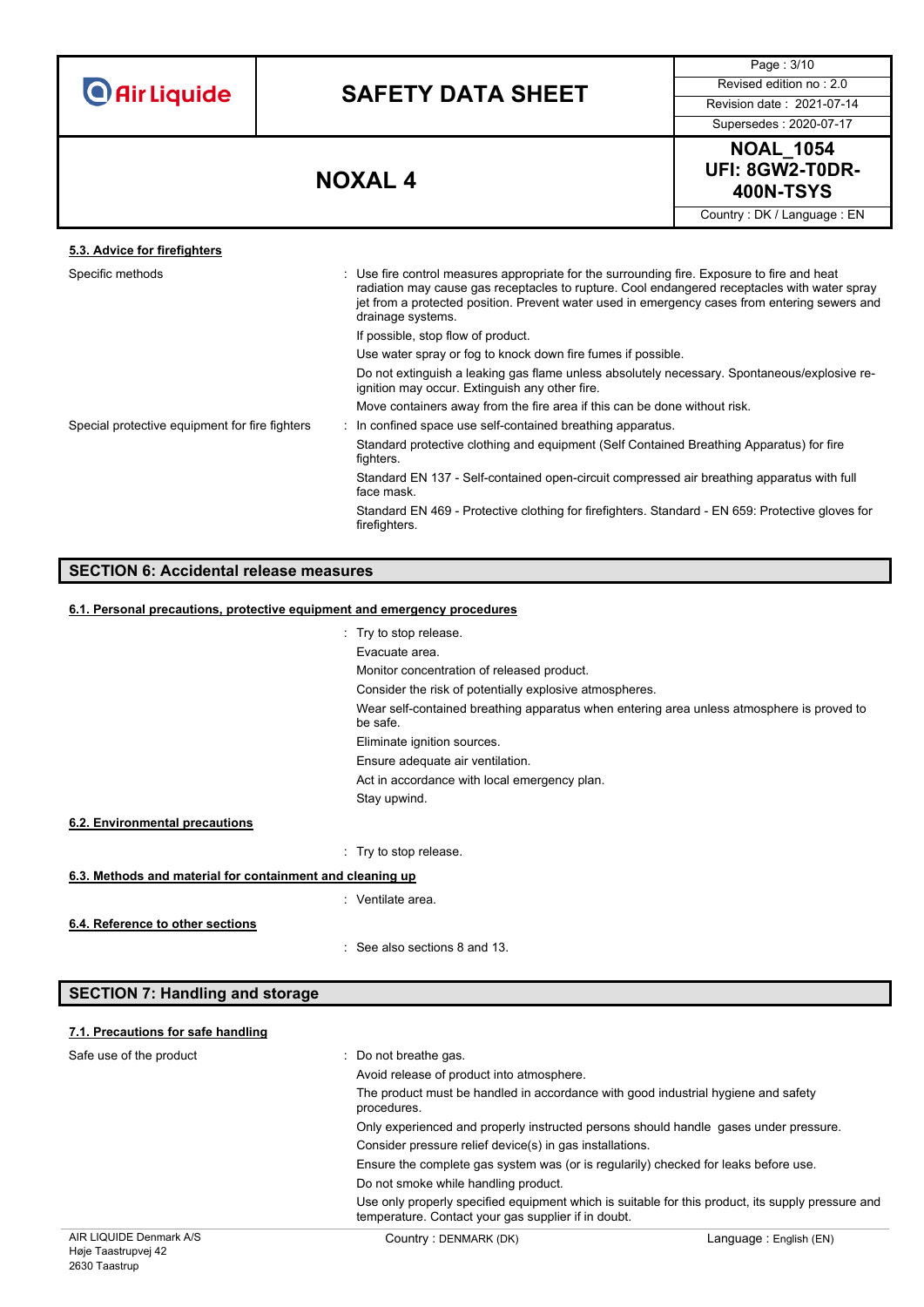| <b>O</b> Air Liquide                | <b>SAFETY DATA SHEET</b>                                                                                                                                      |                                                                |  |  |
|-------------------------------------|---------------------------------------------------------------------------------------------------------------------------------------------------------------|----------------------------------------------------------------|--|--|
|                                     |                                                                                                                                                               |                                                                |  |  |
|                                     |                                                                                                                                                               |                                                                |  |  |
|                                     | <b>NOXAL4</b>                                                                                                                                                 |                                                                |  |  |
|                                     |                                                                                                                                                               |                                                                |  |  |
|                                     |                                                                                                                                                               |                                                                |  |  |
|                                     | Avoid suck back of water, acid and alkalis.<br>Assess the risk of potentially explosive atmospheres and the r                                                 |                                                                |  |  |
|                                     | equipment.                                                                                                                                                    |                                                                |  |  |
|                                     | Purge air from system before introducing gas.                                                                                                                 |                                                                |  |  |
|                                     |                                                                                                                                                               | Take precautionary measures against static discharge.          |  |  |
|                                     |                                                                                                                                                               | Keep away from ignition sources (including static discharges). |  |  |
|                                     | Consider the use of only non-sparking tools.                                                                                                                  |                                                                |  |  |
|                                     | Ensure equipment is adequately earthed.                                                                                                                       |                                                                |  |  |
| Safe handling of the gas receptacle | : Refer to supplier's container handling instructions.                                                                                                        |                                                                |  |  |
|                                     | Do not allow backfeed into the container.                                                                                                                     |                                                                |  |  |
|                                     | Protect containers from physical damage; do not drag, roll, slig<br>When moving cylinders, even for short distances, use a cart (t<br>to transport cylinders. |                                                                |  |  |
|                                     | Leave valve protection caps in place until the container has be<br>or bench or placed in a container stand and is ready for use.                              |                                                                |  |  |
|                                     | If user experiences any difficulty operating valve discontinue u                                                                                              |                                                                |  |  |
|                                     | Never attempt to repair or modify container valves or safety re                                                                                               |                                                                |  |  |
|                                     | Damaged valves should be reported immediately to the suppli                                                                                                   |                                                                |  |  |
|                                     | Keep container valve outlets clean and free from contaminant                                                                                                  |                                                                |  |  |
|                                     | Replace valve outlet caps or plugs and container caps where<br>disconnected from equipment.                                                                   |                                                                |  |  |
|                                     | Close container valve after each use and when empty, even if                                                                                                  |                                                                |  |  |

**400N-TSYS NOXAL 4** Country : DK / Language : EN

Page : 4/10 Revised edition no : 2.0<br>**Revision date : 2021-07-14** Supersedes : 2020-07-17 **NOAL\_1054 UFI: 8GW2-T0DR-**

|                                                                   |                                                                                                                                                                                                                  | Couniny . Dr\ / Language . Liv |
|-------------------------------------------------------------------|------------------------------------------------------------------------------------------------------------------------------------------------------------------------------------------------------------------|--------------------------------|
|                                                                   | Avoid suck back of water, acid and alkalis.                                                                                                                                                                      |                                |
|                                                                   | Assess the risk of potentially explosive atmospheres and the need for explosion-proof                                                                                                                            |                                |
| equipment.                                                        |                                                                                                                                                                                                                  |                                |
|                                                                   | Purge air from system before introducing gas.                                                                                                                                                                    |                                |
|                                                                   | Take precautionary measures against static discharge.                                                                                                                                                            |                                |
|                                                                   | Keep away from ignition sources (including static discharges).                                                                                                                                                   |                                |
|                                                                   | Consider the use of only non-sparking tools.                                                                                                                                                                     |                                |
|                                                                   | Ensure equipment is adequately earthed.                                                                                                                                                                          |                                |
| Safe handling of the gas receptacle                               | Refer to supplier's container handling instructions.                                                                                                                                                             |                                |
|                                                                   | Do not allow backfeed into the container.                                                                                                                                                                        |                                |
|                                                                   | Protect containers from physical damage; do not drag, roll, slide or drop.                                                                                                                                       |                                |
|                                                                   | When moving cylinders, even for short distances, use a cart (trolley, hand truck, etc.) designed<br>to transport cylinders.                                                                                      |                                |
|                                                                   | Leave valve protection caps in place until the container has been secured against either a wall<br>or bench or placed in a container stand and is ready for use.                                                 |                                |
|                                                                   | If user experiences any difficulty operating valve discontinue use and contact supplier.                                                                                                                         |                                |
|                                                                   | Never attempt to repair or modify container valves or safety relief devices.                                                                                                                                     |                                |
|                                                                   | Damaged valves should be reported immediately to the supplier.                                                                                                                                                   |                                |
|                                                                   | Keep container valve outlets clean and free from contaminants particularly oil and water.                                                                                                                        |                                |
|                                                                   | Replace valve outlet caps or plugs and container caps where supplied as soon as container is<br>disconnected from equipment.                                                                                     |                                |
|                                                                   | Close container valve after each use and when empty, even if still connected to equipment.                                                                                                                       |                                |
|                                                                   | Never attempt to transfer gases from one cylinder/container to another.                                                                                                                                          |                                |
|                                                                   | Never use direct flame or electrical heating devices to raise the pressure of a container.<br>Do not remove or deface labels provided by the supplier for the identification of the content of<br>the container. |                                |
|                                                                   |                                                                                                                                                                                                                  |                                |
|                                                                   | Suck back of water into the container must be prevented.                                                                                                                                                         |                                |
|                                                                   | Open valve slowly to avoid pressure shock.                                                                                                                                                                       |                                |
| 7.2. Conditions for safe storage, including any incompatibilities |                                                                                                                                                                                                                  |                                |
|                                                                   |                                                                                                                                                                                                                  |                                |
|                                                                   | Observe all regulations and local requirements regarding storage of containers.                                                                                                                                  |                                |
|                                                                   | Containers should not be stored in conditions likely to encourage corrosion.                                                                                                                                     |                                |
|                                                                   | Container valve guards or caps should be in place.                                                                                                                                                               |                                |
|                                                                   | Containers should be stored in the vertical position and properly secured to prevent them from<br>falling over.                                                                                                  |                                |
|                                                                   | Stored containers should be periodically checked for general condition and leakage.                                                                                                                              |                                |
|                                                                   | Keep container below 50°C in a well ventilated place.                                                                                                                                                            |                                |
|                                                                   | Store containers in location free from fire risk and away from sources of heat and ignition.                                                                                                                     |                                |
|                                                                   | Keep away from combustible materials.                                                                                                                                                                            |                                |
|                                                                   | Segregate from oxidant gases and other oxidants in store.                                                                                                                                                        |                                |
|                                                                   | All electrical equipment in the storage areas should be compatible with the risk of a potentially<br>explosive atmosphere.                                                                                       |                                |
| 7.3. Specific end use(s)                                          |                                                                                                                                                                                                                  |                                |
|                                                                   | : None.                                                                                                                                                                                                          |                                |

# **SECTION 8: Exposure controls/personal protection**

### **8.1. Control parameters**

| OEL (Occupational Exposure Limits) | None available. |
|------------------------------------|-----------------|
|                                    |                 |

DNEL (Derived-No Effect Level) : None available.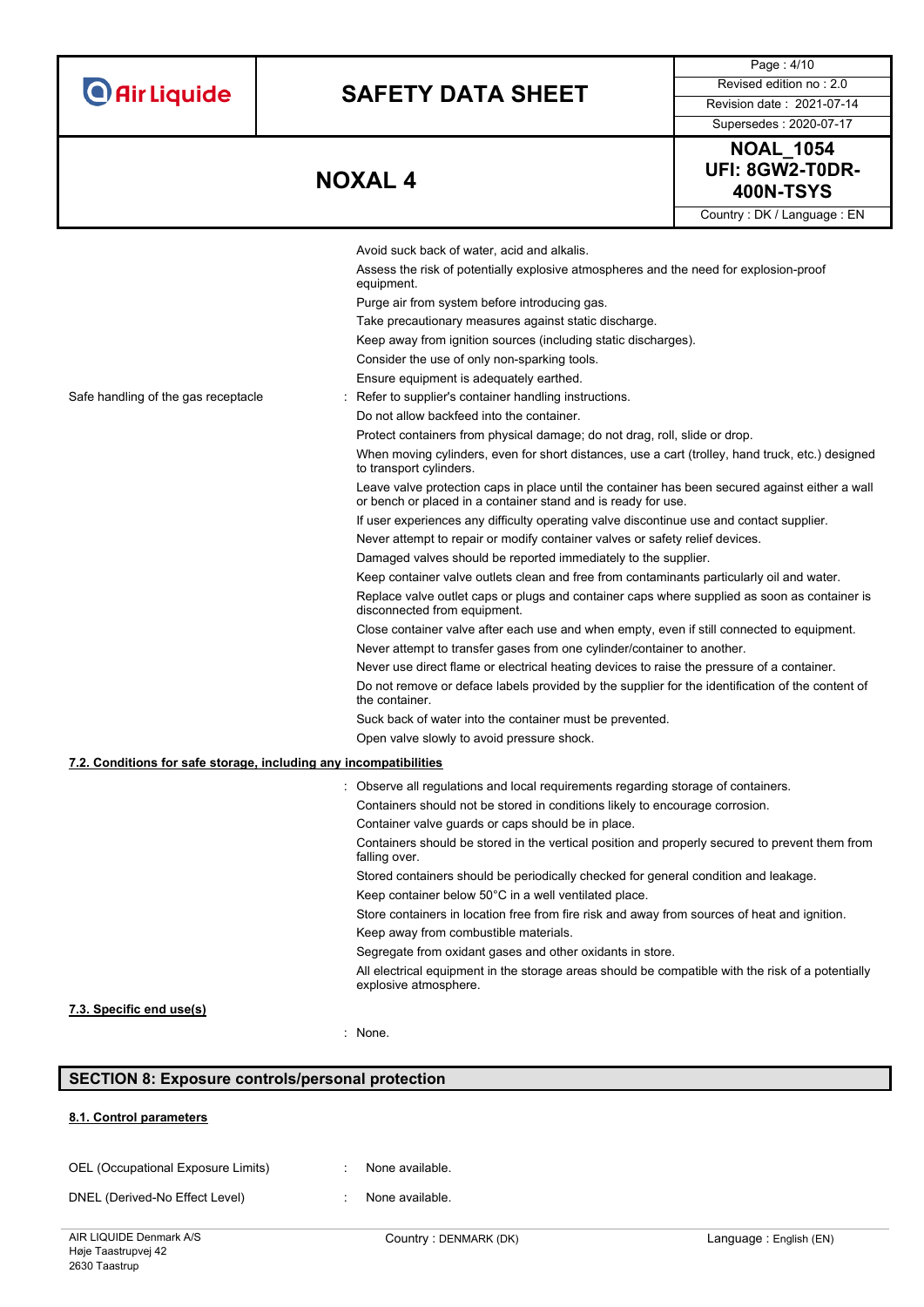|                                                   |                                                                                                                                                                                                                                                                                                                                | Page: 5/10                 |  |  |  |  |
|---------------------------------------------------|--------------------------------------------------------------------------------------------------------------------------------------------------------------------------------------------------------------------------------------------------------------------------------------------------------------------------------|----------------------------|--|--|--|--|
|                                                   | Revised edition no: 2.0<br><b>SAFETY DATA SHEET</b>                                                                                                                                                                                                                                                                            |                            |  |  |  |  |
| <b>O</b> Air Liquide<br>Revision date: 2021-07-14 |                                                                                                                                                                                                                                                                                                                                |                            |  |  |  |  |
|                                                   |                                                                                                                                                                                                                                                                                                                                | Supersedes: 2020-07-17     |  |  |  |  |
|                                                   |                                                                                                                                                                                                                                                                                                                                | <b>NOAL 1054</b>           |  |  |  |  |
|                                                   | <b>NOXAL4</b>                                                                                                                                                                                                                                                                                                                  | UFI: 8GW2-T0DR-            |  |  |  |  |
|                                                   |                                                                                                                                                                                                                                                                                                                                | <b>400N-TSYS</b>           |  |  |  |  |
|                                                   |                                                                                                                                                                                                                                                                                                                                | Country: DK / Language: EN |  |  |  |  |
| PNEC (Predicted No-Effect Concentration)          | None available.                                                                                                                                                                                                                                                                                                                |                            |  |  |  |  |
| 8.2. Exposure controls                            |                                                                                                                                                                                                                                                                                                                                |                            |  |  |  |  |
| 8.2.1. Appropriate engineering controls           |                                                                                                                                                                                                                                                                                                                                |                            |  |  |  |  |
|                                                   | : Provide adequate general and local exhaust ventilation.                                                                                                                                                                                                                                                                      |                            |  |  |  |  |
|                                                   | Product to be handled in a closed system.                                                                                                                                                                                                                                                                                      |                            |  |  |  |  |
|                                                   | Systems under pressure should be regularily checked for leakages.                                                                                                                                                                                                                                                              |                            |  |  |  |  |
|                                                   | Gas detectors should be used when flammable gases/vapours may be released.                                                                                                                                                                                                                                                     |                            |  |  |  |  |
|                                                   | Consider the use of a work permit system e.g. for maintenance activities.                                                                                                                                                                                                                                                      |                            |  |  |  |  |
|                                                   | 8.2.2. Individual protection measures, e.g. personal protective equipment                                                                                                                                                                                                                                                      |                            |  |  |  |  |
|                                                   | : A risk assessment should be conducted and documented in each work area to assess the risks<br>related to the use of the product and to select the PPE that matches the relevant risk. The<br>following recommendations should be considered:<br>PPE compliant to the recommended EN/ISO standards should be selected.        |                            |  |  |  |  |
| • Eye/face protection                             | Wear safety glasses with side shields.<br>Standard EN 166 - Personal eye-protection - specifications.                                                                                                                                                                                                                          |                            |  |  |  |  |
| • Skin protection                                 |                                                                                                                                                                                                                                                                                                                                |                            |  |  |  |  |
| - Hand protection                                 | : Wear working gloves when handling gas containers.                                                                                                                                                                                                                                                                            |                            |  |  |  |  |
|                                                   | Standard EN 388 - Protective gloves against mechanical risk.                                                                                                                                                                                                                                                                   |                            |  |  |  |  |
| - Other                                           | Consider the use of flame resistant anti-static safety clothing.<br>Standard EN ISO 14116 - Limited flame spread materials.<br>Standard EN 1149-5 - Protective clothing: Electrostatic properties.<br>Wear safety shoes while handling containers.<br>Standard EN ISO 20345 - Personal protective equipment - Safety footwear. |                            |  |  |  |  |
| • Respiratory protection                          | : None necessary.                                                                                                                                                                                                                                                                                                              |                            |  |  |  |  |
| • Thermal hazards                                 | : None in addition to the above sections.                                                                                                                                                                                                                                                                                      |                            |  |  |  |  |
| 8.2.3. Environmental exposure controls            |                                                                                                                                                                                                                                                                                                                                |                            |  |  |  |  |
|                                                   | Refer to local regulations for restriction of emissions to the atmosphere. See section 13 for                                                                                                                                                                                                                                  |                            |  |  |  |  |

# **SECTION 9: Physical and chemical properties**

# **9.1. Information on basic physical and chemical properties**

Appearance

| Physical state at 20°C / 101.3kPa | : Gas                                                                                          |
|-----------------------------------|------------------------------------------------------------------------------------------------|
| Colour                            | : Mixture contains one or more component(s) which have the following colour(s):<br>Colourless. |
| Odour                             | : Odourless.                                                                                   |
| Odour threshold                   | : Odour threshold is subjective and inadequate to warn of overexposure.                        |
| рH                                | Not applicable for gases and gas mixtures.                                                     |
| Melting point / Freezing point    | Not applicable for gas mixtures.                                                               |
| Boiling point                     | Not applicable for gas mixtures.                                                               |
| Flash point                       | Not applicable for gases and gas mixtures.                                                     |
| Evaporation rate                  | : Not applicable for gases and gas mixtures.                                                   |
| Flammability (solid, gas)         | Extremely flammable gas                                                                        |
| Explosive limits                  | Flammability range not available.                                                              |

specific methods for waste gas treatment.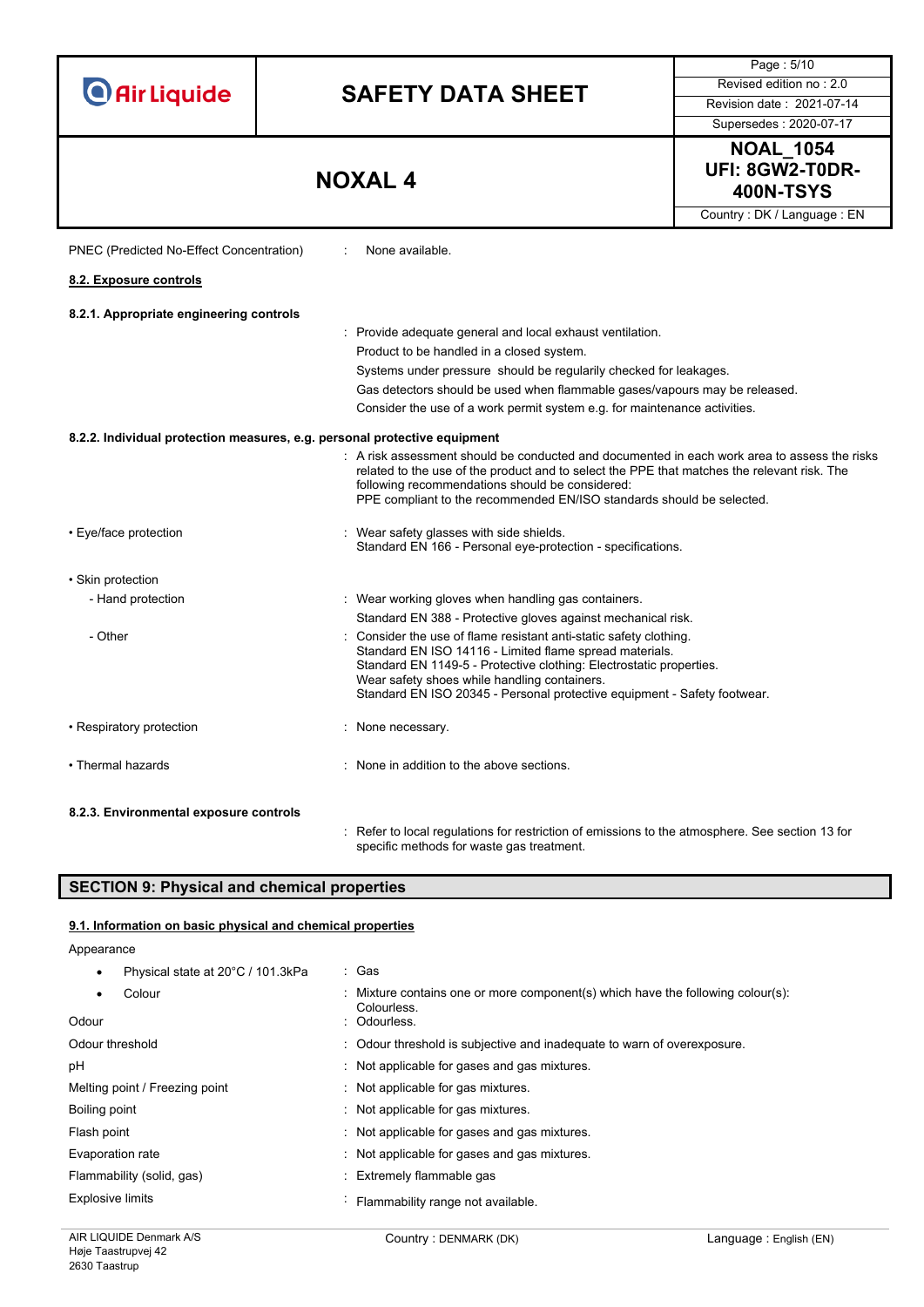**O** Air Liquide

# **SAFETY DATA SHEET** Revised edition no : 2.0

Page : 6/10

Supersedes : 2020-07-17

# **NOAL\_1054 UFI: 8GW2-T0DR-400N-TSYS NOXAL 4**

Country : DK / Language : EN

| Vapour pressure [20°C]                          | : Not applicable.                                                                         |
|-------------------------------------------------|-------------------------------------------------------------------------------------------|
| Vapour pressure [50°C]                          | : Not applicable.                                                                         |
| Vapour density                                  | : Not applicable.                                                                         |
| Relative density, gas (air=1)                   | : Lighter or similar to air.                                                              |
| Water solubility                                | $\therefore$ Solubility in water of component(s) of the mixture $\therefore$              |
| Partition coefficient n-octanol/water (Log Kow) | $\cdot$ Hydrogen: 1.6 mg/l $\cdot$ Argon: 67.3 mg/l<br>: Not applicable for gas mixtures. |
| Auto-ignition temperature                       | $:$ Not known.                                                                            |
| Decomposition temperature                       | : Not applicable.                                                                         |
| Viscosity                                       | : No reliable data available.                                                             |
| <b>Explosive properties</b>                     | : Not applicable.                                                                         |
| Oxidising properties                            | : Not applicable.                                                                         |
| 9.2. Other information                          |                                                                                           |
| Molar mass                                      | : Not applicable for gas mixtures.                                                        |
| Other data                                      | : None.                                                                                   |

# **SECTION 10: Stability and reactivity**

### **10.1. Reactivity**

|                                          | : No reactivity hazard other than the effects described in sub-sections below.                            |
|------------------------------------------|-----------------------------------------------------------------------------------------------------------|
| 10.2. Chemical stability                 |                                                                                                           |
|                                          | : Stable under normal conditions.                                                                         |
| 10.3. Possibility of hazardous reactions |                                                                                                           |
|                                          | : Can form explosive mixture with air.                                                                    |
|                                          | May react violently with oxidants.                                                                        |
| 10.4. Conditions to avoid                |                                                                                                           |
|                                          | : Keep away from heat/sparks/open flames/hot surfaces. $-$ No smoking.                                    |
|                                          | Avoid moisture in installation systems.                                                                   |
| 10.5. Incompatible materials             |                                                                                                           |
|                                          | : Air, Oxidisers.                                                                                         |
|                                          | For additional information on compatibility refer to ISO 11114.                                           |
| 10.6. Hazardous decomposition products   |                                                                                                           |
|                                          | : Under normal conditions of storage and use, hazardous decomposition products should not be<br>produced. |

# **SECTION 11: Toxicological information**

| 11.1. Information on toxicological effects |                                             |
|--------------------------------------------|---------------------------------------------|
| <b>Acute toxicity</b>                      | No toxicological effects from this product. |
| <b>Skin corrosion/irritation</b>           | : No known effects from this product.       |
| Serious eye damage/irritation              | : No known effects from this product.       |
| Respiratory or skin sensitisation          | No known effects from this product.         |
| Germ cell mutagenicity                     | : No known effects from this product.       |
| Carcinogenicity                            | : No known effects from this product.       |
|                                            |                                             |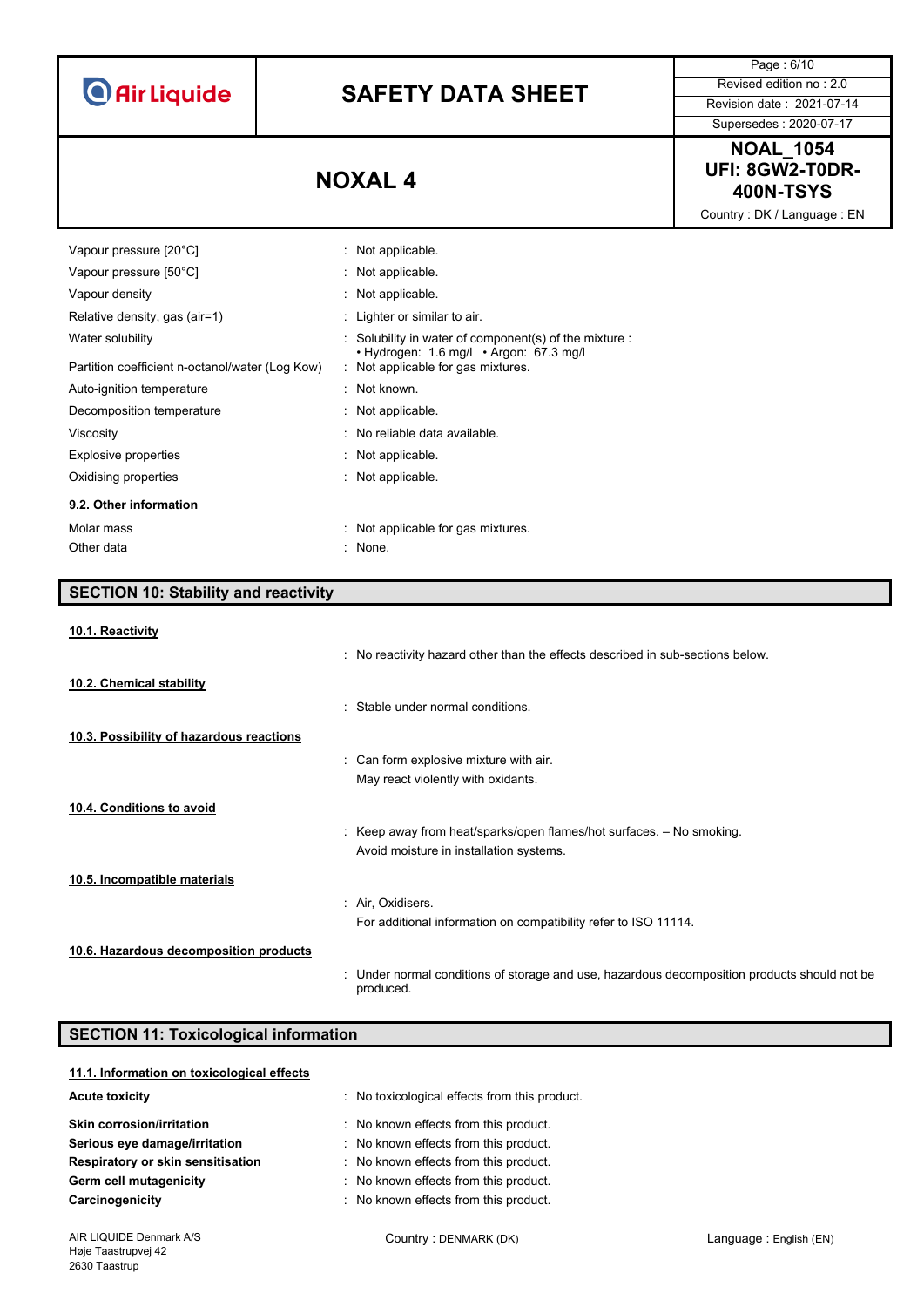| <b>O</b> Air Liquide |  |  |
|----------------------|--|--|
|                      |  |  |

Page : 7/10 Supersedes : 2020-07-17

# **NOAL\_1054 UFI: 8GW2-T0DR-400N-TSYS NOXAL 4**

Country : DK / Language : EN

| <b>Reproductive toxicity</b>         | $\cdot$ |                                              |
|--------------------------------------|---------|----------------------------------------------|
| Toxic for reproduction: Fertility    |         | : No known effects from this product.        |
| Toxic for reproduction: unborn child |         | : No known effects from this product.        |
| <b>STOT-single exposure</b>          |         | No known effects from this product.          |
| <b>STOT-repeated exposure</b>        |         | No known effects from this product.          |
| <b>Aspiration hazard</b>             |         | : Not applicable for gases and gas mixtures. |

# **SECTION 12: Ecological information**

# **12.1. Toxicity**

| Assessment                                                                                                                   | : No ecological damage caused by this product.                                                                                  |
|------------------------------------------------------------------------------------------------------------------------------|---------------------------------------------------------------------------------------------------------------------------------|
| EC50 48h - Daphnia magna [mg/l]<br>EC50 72h - Algae [mg/l]<br>LC50 96 h - Fish [mg/l]<br>12.2. Persistence and degradability | : No data available.<br>: No data available.<br>: No data available.                                                            |
| Assessment<br>12.3. Bioaccumulative potential                                                                                | : No ecological damage caused by this product.                                                                                  |
| Assessment<br>12.4. Mobility in soil                                                                                         | No data available.                                                                                                              |
| Assessment                                                                                                                   | Because of its high volatility, the product is unlikely to cause ground or water pollution.<br>Partition into soil is unlikely. |
| 12.5. Results of PBT and vPvB assessment                                                                                     |                                                                                                                                 |
| Assessment                                                                                                                   | Not classified as PBT or vPvB.                                                                                                  |
| 12.6. Other adverse effects<br>Other adverse effects<br>Effect on the ozone layer<br>Effect on global warming                | : No known effects from this product.<br>None.<br>Contains greenhouse gas(es).                                                  |

# **SECTION 13: Disposal considerations**

## **13.1. Waste treatment methods**

|                                                                                       | Contact supplier if quidance is required.                                                                                                                                     |
|---------------------------------------------------------------------------------------|-------------------------------------------------------------------------------------------------------------------------------------------------------------------------------|
|                                                                                       | Do not discharge into areas where there is a risk of forming an explosive mixture with air.<br>Waste gas should be flared through a suitable burner with flash back arrestor. |
|                                                                                       | Do not discharge into any place where its accumulation could be dangerous.                                                                                                    |
|                                                                                       | Ensure that the emission levels from local regulations or operating permits are not exceeded.                                                                                 |
|                                                                                       | Refer to the EIGA code of practice Doc.30 "Disposal of Gases", downloadable at<br>http://www.eiga.org for more guidance on suitable disposal methods.                         |
|                                                                                       | Return unused product in original container to supplier.                                                                                                                      |
| List of hazardous waste codes (from<br>Commission Decision 2000/532/EC as<br>amended) | $\pm$ 16 05 04 $^*$ . Gases in pressure containers (including halons) containing hazardous substances.                                                                        |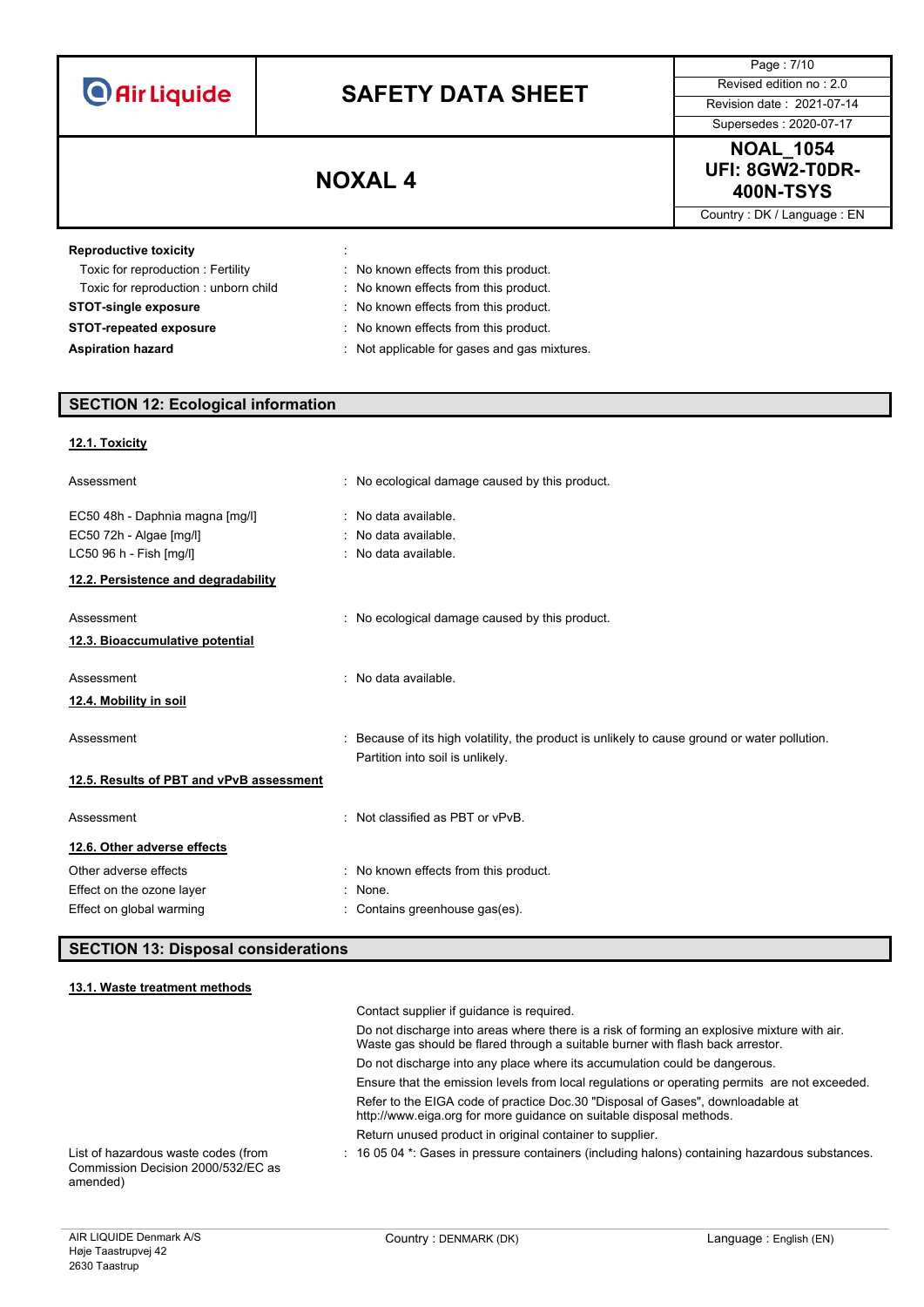**O** Air Liquide

# **SAFETY DATA SHEET** Revised edition no : 2.0

Page : 8/10 Supersedes : 2020-07-17

**NOAL\_1054 UFI: 8GW2-T0DR-400N-TSYS NOXAL 4**

Country : DK / Language : EN

**13.2. Additional information**

: External treatment and disposal of waste should comply with applicable local and/or national regulations.

| <b>SECTION 14: Transport information</b> |
|------------------------------------------|
|------------------------------------------|

### **14.1. UN number**

UN-No. : 1954

**14.2. UN proper shipping name**

**14.3. Transport hazard class(es)**

Labelling

: None. : None.

 $P200$ 

: Forbidden.

 $\cdot$  Not established : Not established. : Not established.

- **Transport by road/rail (ADR/RID)** : COMPRESSED GAS, FLAMMABLE, N.O.S. (Hydrogen, Argon)
- **Transport by air (ICAO-TI / IATA-DGR)** : Compressed gas, flammable, n.o.s. (Hydrogen, Argon)
- **Transport by sea (IMDG)** : COMPRESSED GAS, FLAMMABLE, N.O.S. (Hydrogen, Argon)

carriage : Passage forbidden through tunnels of category D and E



2.1 : Flammable gases.

**Transport by road/rail (ADR/RID)**

Class : 2 Classification code : 1F Hazard identification number : 23 Tunnel Restriction : B/D - Tank carriage : Passage forbidden through tunnels of category B, C, D and E. Other

# **Transport by air (ICAO-TI / IATA-DGR)**

| Class / Div. (Sub. risk(s))         | $\therefore$ 2.1 |
|-------------------------------------|------------------|
| Transport by sea (IMDG)             |                  |
| Class / Div. (Sub. risk(s))         | $\cdot$ 21       |
| Emergency Schedule (EmS) - Fire     | $: F-D$          |
| Emergency Schedule (EmS) - Spillage | : S-U            |

## **14.4. Packing group**

| Transport by road/rail (ADR/RID)      |
|---------------------------------------|
| Transport by air (ICAO-TI / IATA-DGR) |
| Transport by sea (IMDG)               |

## **14.5. Environmental hazards**

| Transport by road/rail (ADR/RID)      |  |
|---------------------------------------|--|
| Transport by air (ICAO-TI / IATA-DGR) |  |

# Transport by sea (IMDG) **in the set of the sea of the sea of the set of the sea of the sea of the sea of the sea of the sea of the sea of the sea of the sea of the sea of the sea of the sea of the sea of the sea of the sea**

# **14.6. Special precautions for user**

## **Packing Instruction(s)**

| Transport by road/rail (ADR/RID)      |  |
|---------------------------------------|--|
| Transport by air (ICAO-TI / IATA-DGR) |  |
| Passenger and Cargo Aircraft          |  |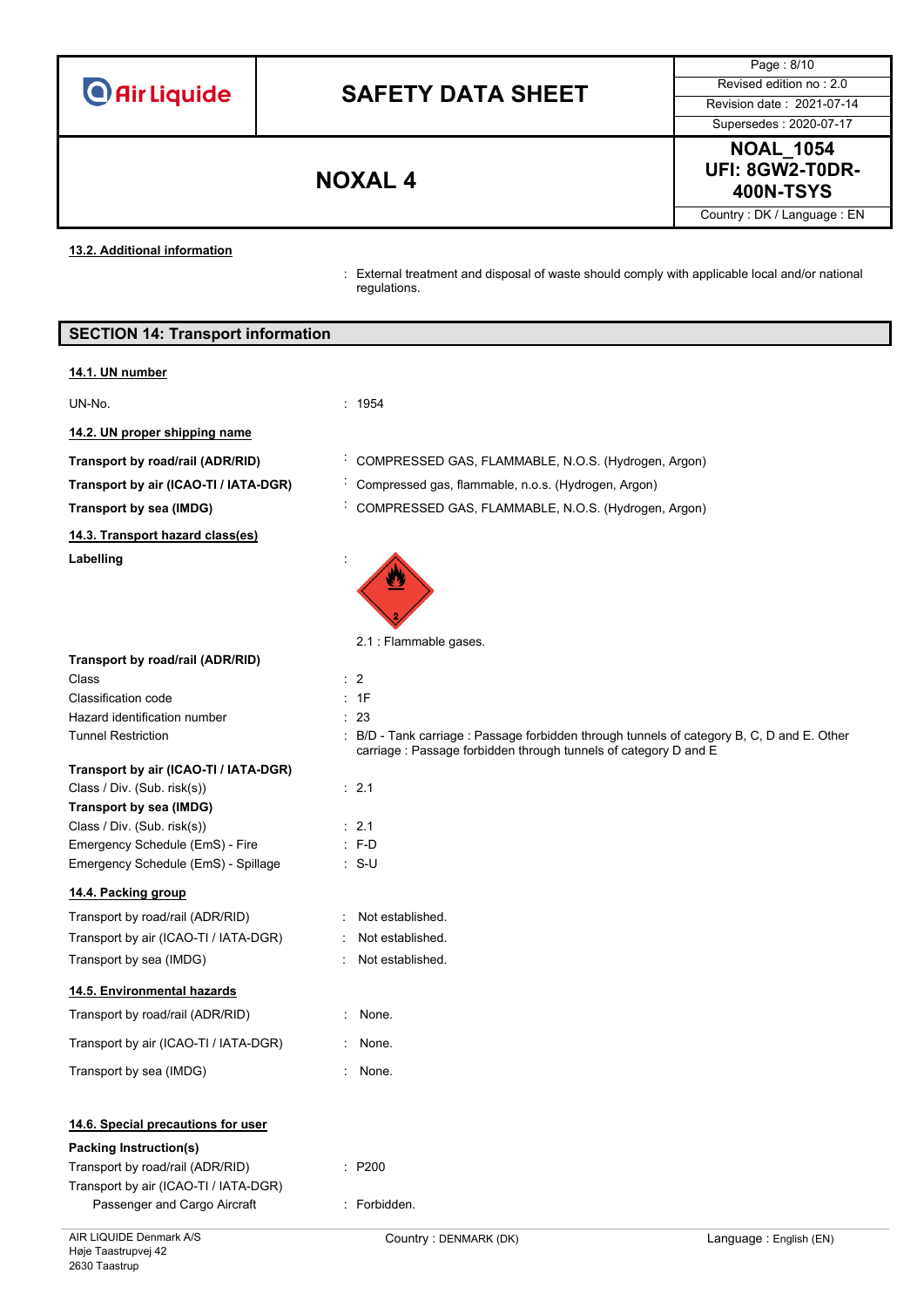| <b>O</b> Air Liquide |  |  |
|----------------------|--|--|
|                      |  |  |

Page : 9/10



Country : DK / Language : EN

Cargo Aircraft only **Example 200.** 200. Transport by sea (IMDG) : P200

#### Special transport precautions : Avoid transport on vehicles where the load space is not separated from the driver's compartment. Ensure vehicle driver is aware of the potential hazards of the load and knows what to do in the

event of an accident or an emergency.

Before transporting product containers:

- Ensure there is adequate ventilation.
- Ensure that containers are firmly secured.
- Ensure valve is closed and not leaking.
- Ensure valve outlet cap nut or plug (where provided) is correctly fitted.
- Ensure valve protection device (where provided) is correctly fitted.

## **14.7. Transport in bulk according to Annex II of Marpol and the IBC Code**

: Not applicable.

# **SECTION 15: Regulatory information**

| 15.1. Safety, health and environmental regulations/legislation specific for the substance or mixture |                                                                             |  |  |
|------------------------------------------------------------------------------------------------------|-----------------------------------------------------------------------------|--|--|
| <b>EU-Regulations</b>                                                                                |                                                                             |  |  |
| Restrictions on use                                                                                  | : None.                                                                     |  |  |
| Seveso Directive: 2012/18/EU (Seveso III)                                                            | : Covered.                                                                  |  |  |
| <b>National regulations</b>                                                                          |                                                                             |  |  |
| National legislation                                                                                 | : Ensure all national/local regulations are observed.                       |  |  |
| <b>Denmark</b><br>Recommendations Danish Regulation                                                  | : Young people below the age of 18 years are not allowed to use the product |  |  |
| 15.2. Chemical safety assessment                                                                     |                                                                             |  |  |
|                                                                                                      | A CSA does not need to be carried out for this product.                     |  |  |

# **SECTION 16: Other information**

Indication of changes **in the visible of the Commission of changes** in accordance with commission regulation (EU) No 453/2010.